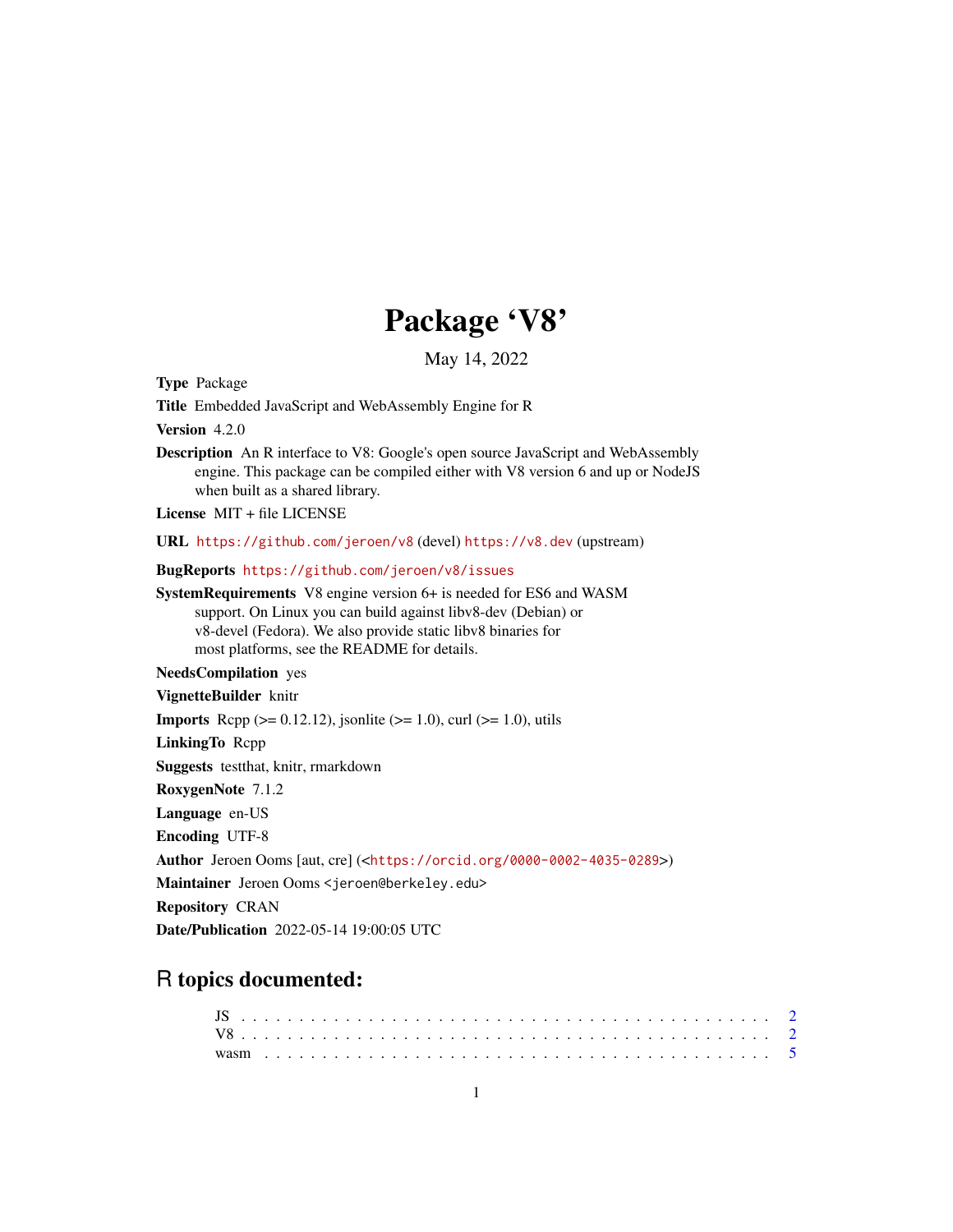#### <span id="page-1-0"></span>**Index** [7](#page-6-0) **7**

#### Description

This function JS() marks character vectors with a special class, so that it will be treated as literal JavaScript code. It was copied from the htmlwidgets package, and does exactly the same thing.

#### Usage

 $JS($ ... $)$ 

#### Arguments

... character vectors as the JavaScript source code (all arguments will be pasted into one character string)

#### Author(s)

Yihui Xie

#### Examples

```
ct <- v8()
ct$eval("1+1")
ct$eval(JS("1+1"))
ct$assign("test", JS("2+3"))
ct$get("test")
```
V8 *Run JavaScript in a V8 context*

#### <span id="page-1-1"></span>Description

The [v8\(\)](#page-1-1) function (formerly called new\_context) creates a new V8 *context*. A context provides an execution environment that allows separate, unrelated, JavaScript code to run in a single instance of V8, like a tab in a browser.

#### Usage

```
v8(global = "global", console = TRUE, typed_arrays = TRUE)
```
engine\_info()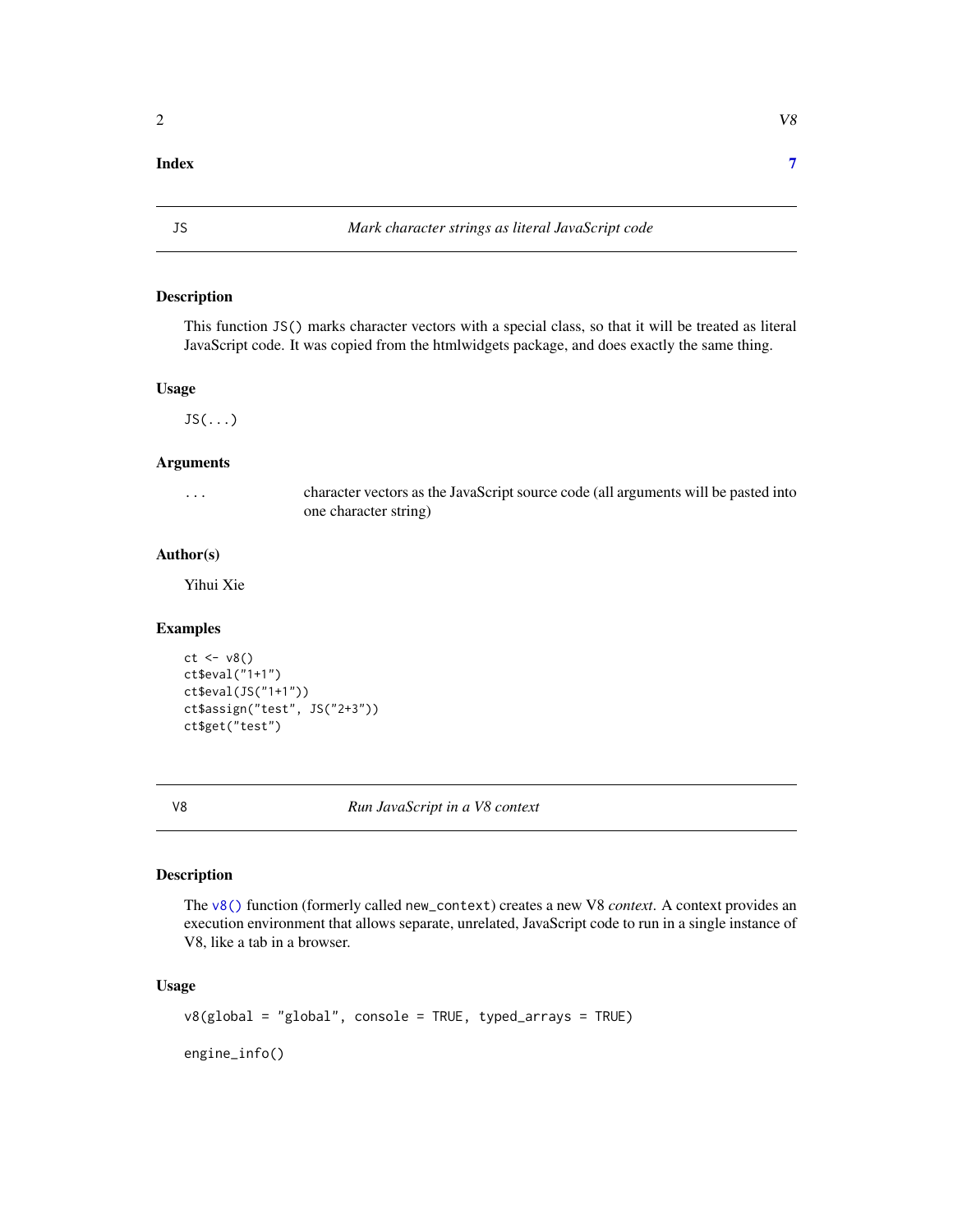| global       | character vector indicating name(s) of the global environment. Use NULL for<br>no name.                                                  |
|--------------|------------------------------------------------------------------------------------------------------------------------------------------|
| console      | expose console API (console.log, console.warn, console.error).                                                                           |
| typed_arrays | (deprecated) enable typed arrays in legacy libv8. Deprecated because typed<br>arrays are natively supported in recent versions of libv8. |

#### Details

A V8 context cannot be saved or duplicated, but creating a new context and sourcing code is very cheap. You can run as many parallel v8 contexts as you want. R packages that use V8 can use a separate V8 context for each object or function call.

The name of the global object (i.e. global in node and window in browsers) can be set with the global argument. A context always have a global scope, even when no name is set. When a context is initiated with global = NULL, the global environment can be reached by evaluating this in the global scope, for example: ct\$eval("Object.keys(this)").

#### V8 Context Methods

```
## ctx <- v8()
<V8 engine 9.6.180.12>
$assign(name, value, auto_unbox = TRUE, ...)
\text{Scall}(fun, ..., auto\_unbox = TRUE, await = FALSE)$console()
$eval(src, serialize = FALSE, await = FALSE)
$get(name, ..., await = FALSE)$reset()
$source(file)
$validate(src)
```
The ct\$eval method evaluates a string of JavaScript code in the same way as eval in JavaScript. By default eval() returns a string with console output; but when the serialize parameter is set to TRUE it serializes the JavaScript return object to a JSON string or a raw buffer.

The ct\$get, ct\$assign and ct\$call functions automatically convert arguments and return value between R and JavaScript (using JSON). To pass literal JavaScript arguments that should not be converted to JSON, wrap them in JS(), see examples.

If a call to ct\$eval(),ct\$get(), or ct\$call() returns a JavaScript promise, you can set await = TRUE to wait for the promise to be resolved. It will then return the result of the promise, or an error in case the promise is rejected.

The ct\$validate function is used to test if a piece of code is valid JavaScript syntax within the context, and always returns TRUE or FALSE.

In an interactive R session you can use ct\$console() to switch to an interactive JavaScript console. Here you can use console.log to print objects, and there is some support for JS tab-completion. This is mostly for testing and debugging, it may not work perfectly in every IDE or R-frontend.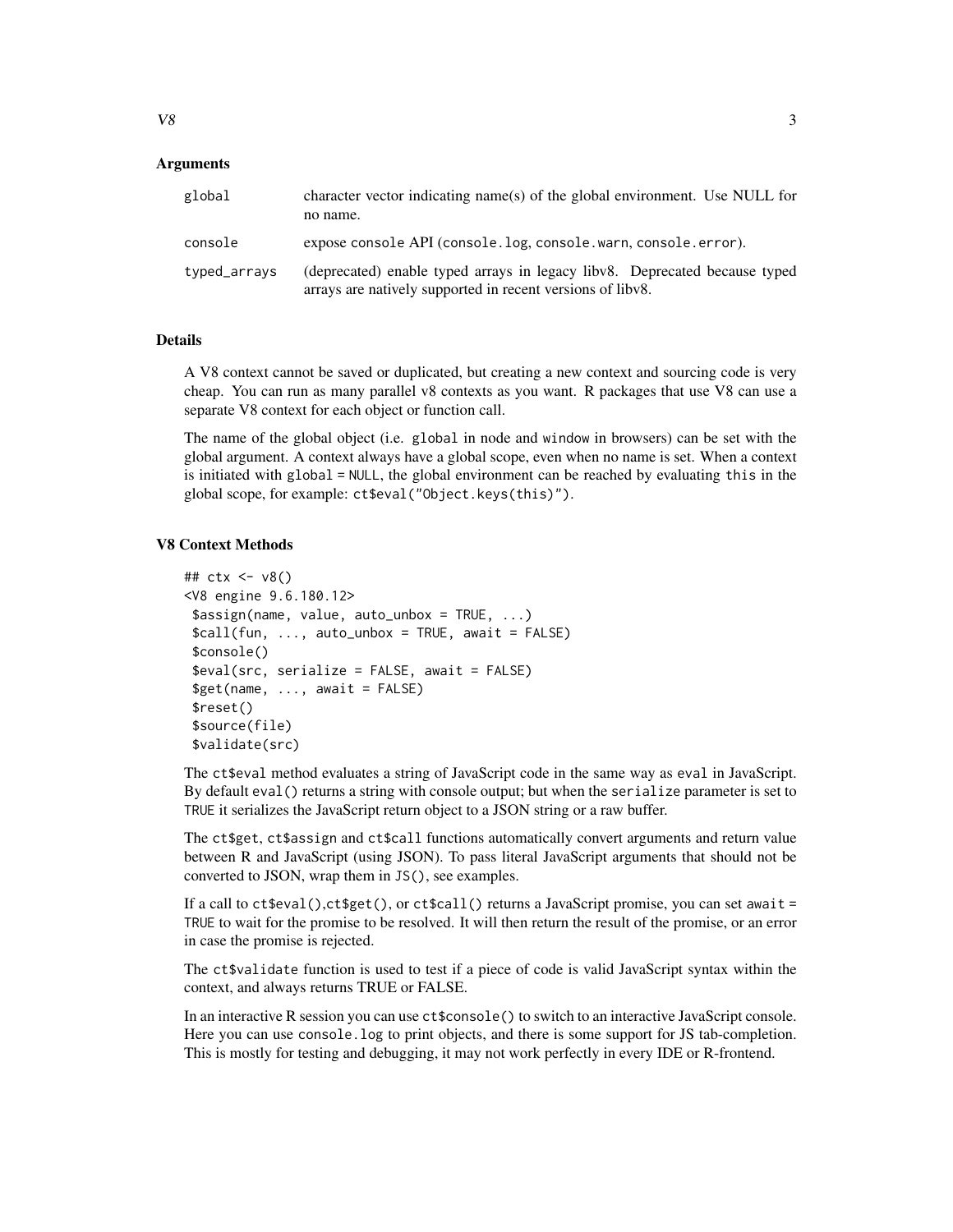#### <span id="page-3-0"></span>Data Interchange

JSON is used for data interchange between R and JavaScript. Therefore you can (and should) only exchange data types that have a sensible JSON representation. One exception is raw vectors which are converted to/from Uint8Array buffers, see below. All other arguments and objects are automatically converted according to the mapping described in [Ooms \(2014\),](https://arxiv.org/abs/1403.2805) and implemented by the jsonlite package in [fromJSON\(\)](#page-0-0) and [toJSON\(\)](#page-0-0).

As for version 3.0 of this R package, Raw vectors are converted to Uint8Array typed arrays, and vice versa. This makes it possible to efficiently copy large chunks binary data between R and JavaScript, which is useful for running [wasm](#page-4-1) or emscripten.

#### Note about Linux and Legacy V8 engines

This R package can be compiled against modern (V8 version 6+) libv8 API, or the legacy libv8 API (V8 version 3.15 and below). You can check  $\sqrt{8}$ : engine\_info() to see the version that is running. The legacy version does not support modern JS (ES6) or WASM, but it is still the default on older versions of Ubuntu and CentOS. The latest versions of all major Linux distributions now provide a modern version of V8. For Ubuntu 16.04 and 18.04 we provide backports of libv8 (via libnode-dev), see the [readme](https://github.com/jeroen/v8#backports-for-xenial-and-bionic) for details.

#### References

A Mapping Between JSON Data and R Objects (Ooms, 2014): [https://arxiv.org/abs/1403.](https://arxiv.org/abs/1403.2805) [2805](https://arxiv.org/abs/1403.2805)

#### Examples

```
# Create a new context
ctx <- v8();
# Evaluate some code
ctx$eval("var foo = 123")
ctx$eval("var bar = 456")
ctx$eval("foo+bar")
# Functions and closures
ctx$eval("JSON.stringify({x:Math.random()})")
ctx$eval("(function(x){return x+1;})(123)")
# Objects (via JSON only)
ctx$assign("mydata", mtcars)
ctx$get("mydata")
outlist <- ctx$get("mydata", simplifyVector = FALSE)
outlist[1]
# Assign JavaScript
ctx$assign("foo", JS("function(x){return x*x}"))
ctx$assign("bar", JS("foo(9)"))
ctx$get("bar")
```
# Validate script without evaluating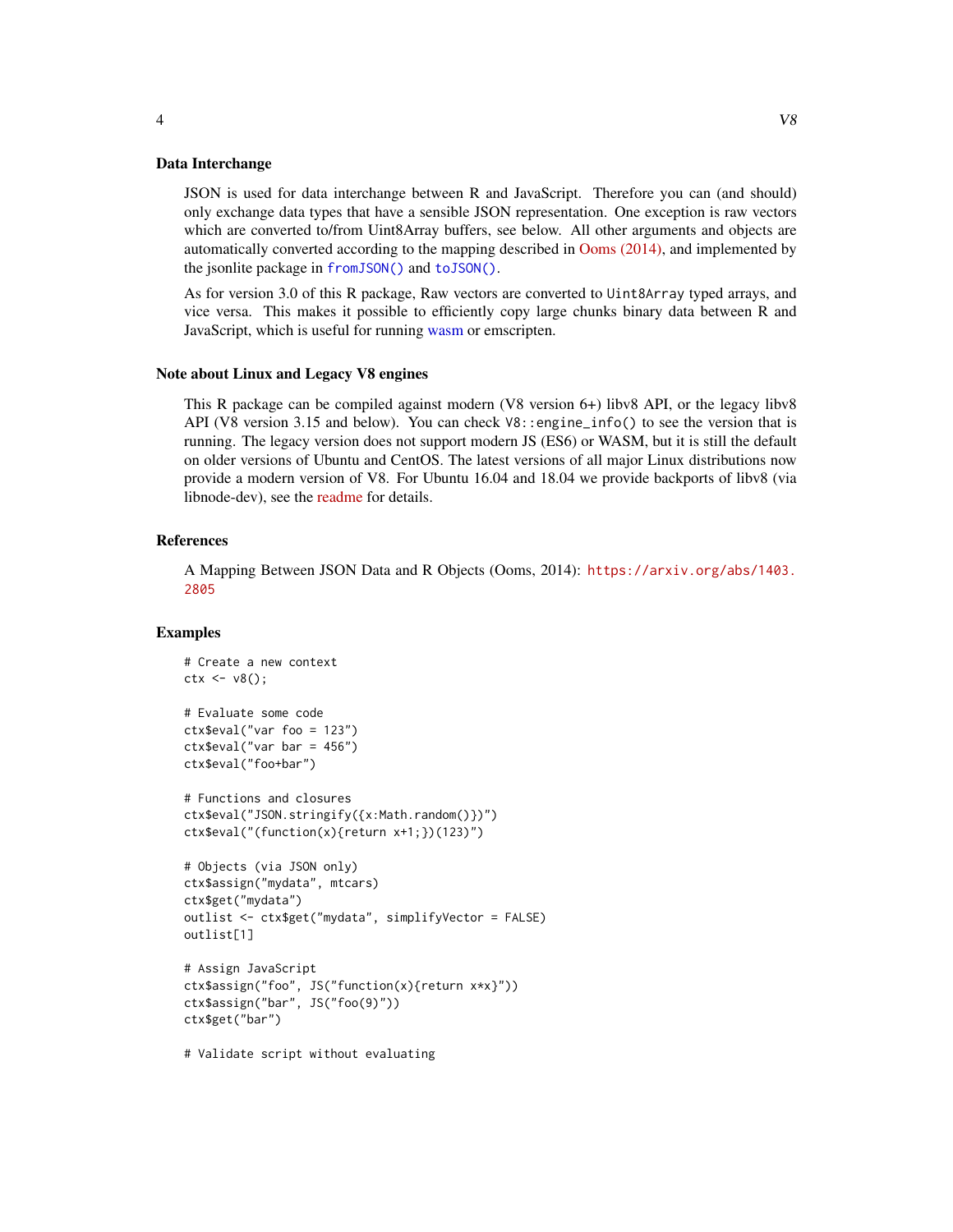#### <span id="page-4-0"></span>wasm 5

```
ctx$validate("function foo(x){2*x}") #TRUE
ctx$validate("foo = function(x){2*x}") #TRUE
ctx$validate("function(x){2*x}") #FALSE
# Use a JavaScript library
ctx$source(system.file("js/underscore.js", package="V8"))
ctx$call("_.filter", mtcars, JS("function(x){return x.mpg < 15}"))
# Example from underscore manual
ctx$eval("_.templateSettings = {interpolate: /\\{\\{(.+?)\\}\\}/g}")
ctx$eval("var template = _.template('Hello {{ name }}!')")
ctx$call("template", list(name = "Mustache"))
# Call anonymous function
ctx scall("function(x, y){return x * y}", 123, 3)
## Not run:
#CoffeeScript
ct2 < -v8()ct2$source("http://coffeescript.org/v1/browser-compiler/coffee-script.js")
jscode <- ct2$call("CoffeeScript.compile", "square = (x) -> x * x", list(bare = TRUE))
ct2$eval(jscode)
ct2$call("square", 9)
# Interactive console
ct3 < -v8()ct3$console()
# //this is JavaScript
# var test = [1,2,3]
# JSON.stringify(test)
# exit
## End(Not run)
```
<span id="page-4-1"></span>

wasm *Experimental WebAssembly*

#### **Description**

Experimental wrapper to load a WebAssembly program. Returns a list of exported functions. This will probably be moved into it's own package once WebAssembly matures.

#### Usage

wasm(data)

wasm\_features()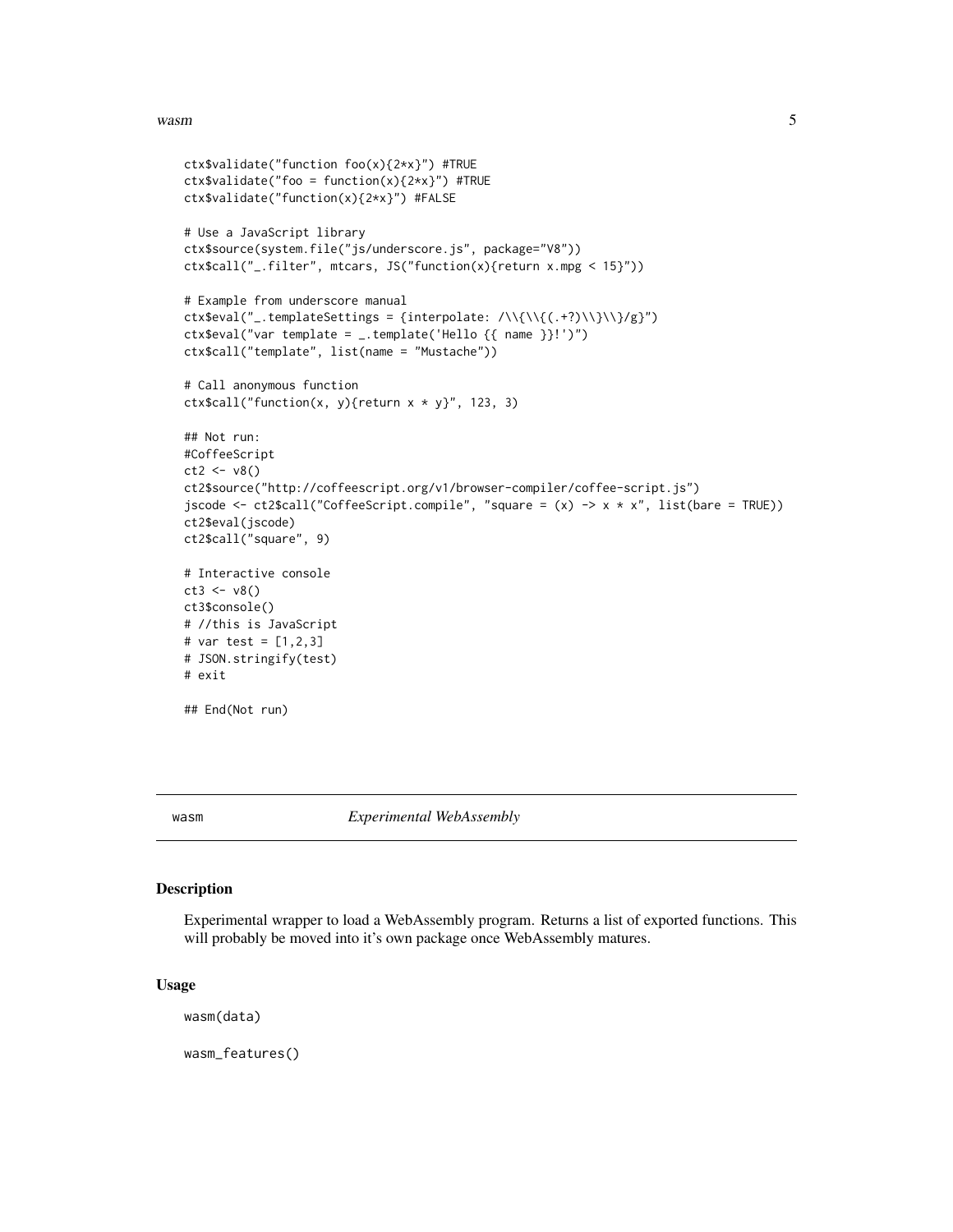#### Arguments

data either raw vector or file path with the binary wasm program

#### Details

The wasm\_features() function uses the [wasm-feature-detect](https://github.com/GoogleChromeLabs/wasm-feature-detect)JavaScript library to test which WASM capabilities are supported in the current version of libv8.

#### Examples

```
# Load example wasm program
if(engine_info()$numeric_version > 6){
instance <- wasm(system.file('wasm/add.wasm', package = 'V8'))
instance$exports$add(12, 30)
}
wasm_features()
```